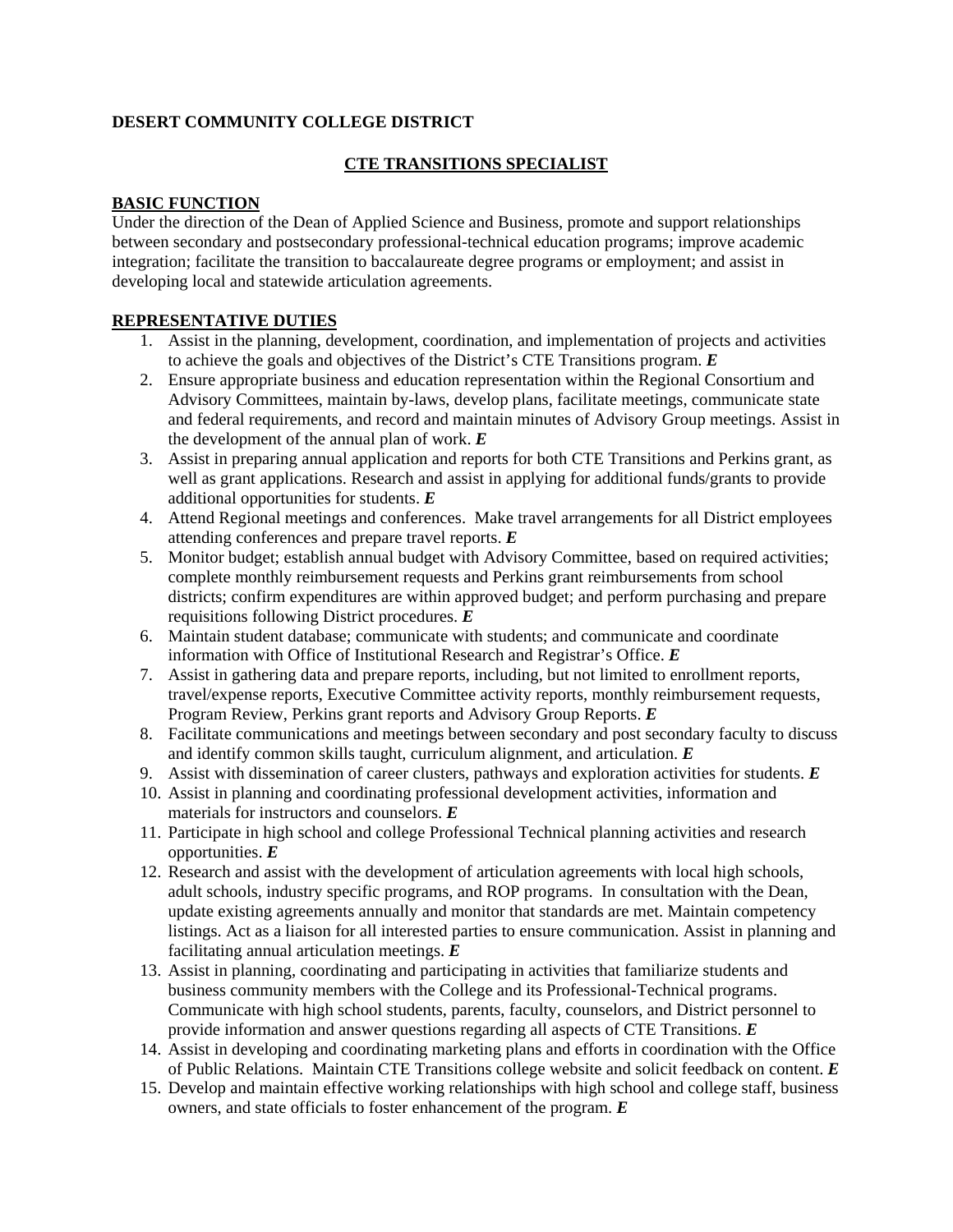- 16. Maintain a positive, helpful, constructive attitude, and work relationship with supervisor, college staff, students, and the community. *E*
- 17. Performs related duties as required.

# **KNOWLEDGE AND ABILITIES**

**Knowledge of:** Mission, goals, and objectives of the college and its programs; district policies and procedures regarding CTE Transitions, articulation and applicable grants; public speaking and presentation techniques; applicable district, state and federal laws and regulations; confidentiality rules and procedures, especially with regard to FERPA; data collection and basic research principles and practices; record keeping and reporting techniques; telephone techniques and professional etiquette; diverse academic, socioeconomic, cultural, disability, and ethnic backgrounds of community college students; modern office practices, procedures, and equipment including computers and applicable software applications such as word processing, web design, spreadsheets, e-mail, presentations, and databases; interpersonal skills using tact, patience, and courtesy; correct English usage, grammar, spelling, punctuation, and vocabulary. Ability to: Perform a wide variety of specialized duties related to the planning, developing and coordination of the CTE Transitions and related program services; develop and establish effective relationships and partnerships with high schools and community businesses, as well as students, staff, faculty, and the general public; understand, interpret, and follow District, State and Federal laws, regulations, policies and procedures; respond to requests and inquiries from students, staff, or the general public; effectively present information and respond to questions in one-on-one situations and in group situations involving managers, clients, and customers; develop and maintain appropriate marketing materials; maintain current knowledge of related fields; compile and analyze data related to assigned functions and prepare related reports; maintain filing and record-keeping systems; plan and organize work to meet schedules and changing deadlines; operate a variety of office machines and equipment such as computers, typewriters, calculators, copiers and fax machine and related software such as word processing, spreadsheets, e-mail, web design, presentations, and database applications; work under pressure with frequent interruptions and a high degree of public contact by phone or in person; work independently and effectively in the absence of supervision; exhibit sensitivity and understanding of the varied racial, ethnic, cultural, sexual orientation, academic, socio-economic, and disabled populations in the community; communicate clearly and concisely, both orally and in writing in English; bend at the waist, kneel or crouch to file materials; sit or stand for extended period of time; lift 25 pounds.

# **EDUCATION AND EXPERIENCE**

Any combination equivalent to a Associate's Degree in Business or related field and three (3) years of increasingly responsible work experience including the marketing and coordinating of programs in an educational or business setting. A Bachelor's Degree and previous experience developing collaborations and partnerships between educational institutions and business organizations are preferred.

#### **WORKING CONDITIONS**

**Environment:** Office environment; off-campus activities with high schools and community; travel to local and regional sites.

#### **LICENSES AND OTHER REQUIREMENTS**

Valid California driver's license and must have an acceptable driving record and qualify for insurability by the District's insurance carrier to drive District or personal vehicle to various locations.

# **EMPLOYMENT STATUS**

Bargaining Unit Position